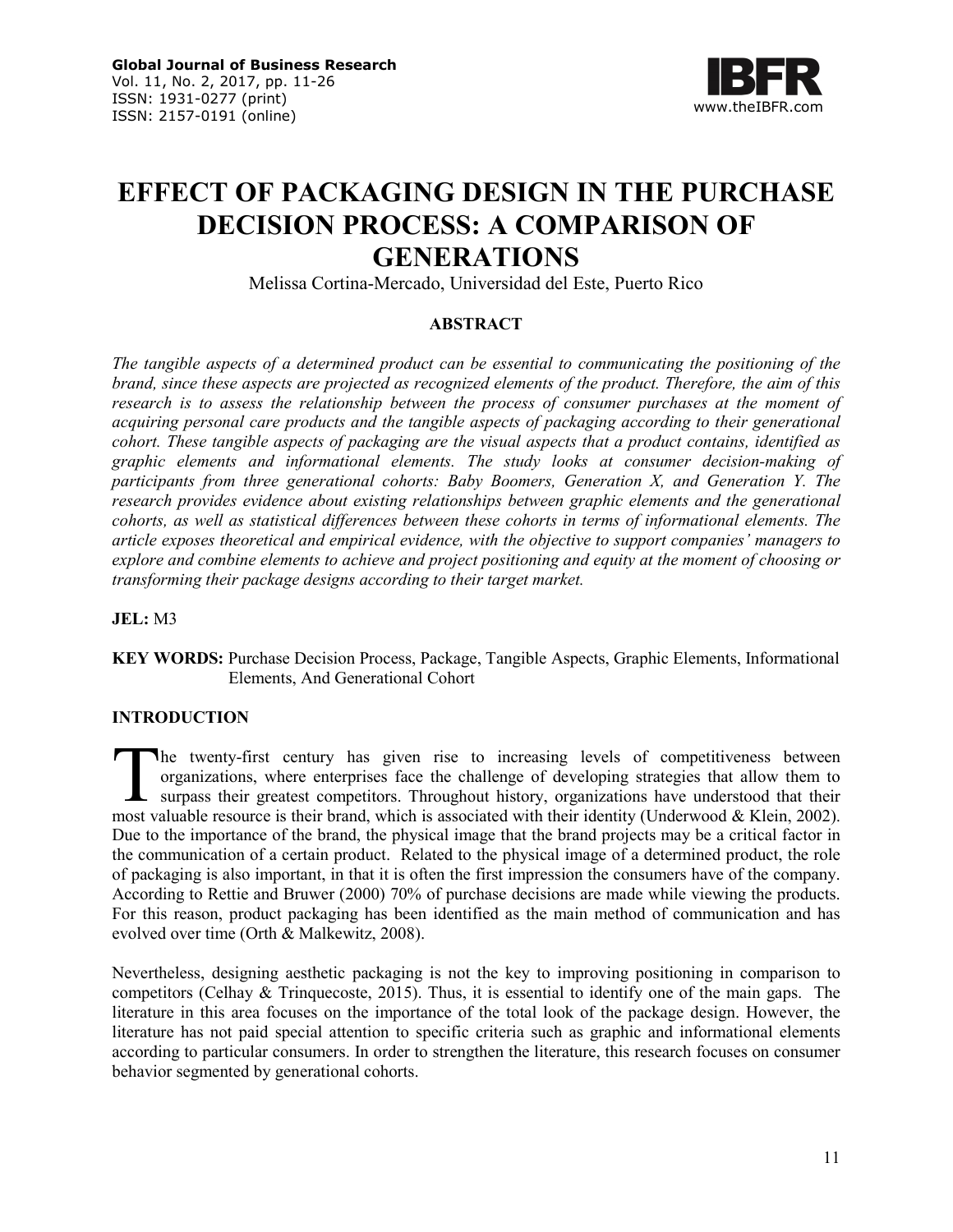Organizations work innovatively to design or customize products according to their target market's wants and needs. When an organization needs to change the image of its product, a disparity can arise, causing doubts about which segments of the target market, will be affected significantly in their decision-making process by the image of the product, and which elements of the product will compel them to make their decision. This problem must be solved in order to attract the selected target market. According to Bland, Laragy, Giles, and Scott (2006) demographic elements tend to differ significantly by consumers' needs, tastes, and preferences. As a result, it is becoming more common to study consumer behavior through segmentation. The generational cohorts of Baby Boomers, Generation X, and Generation Y form the major consumer groups in the United States. Each generational cohort has its own expectations that influence buying behavior before selecting a specific product (Himmel 2008; Williams & Page, 2011).

According to Kotler & Keller (2006), organizations are responsible for product design in order to communicate its benefits, achieve differentiation, and attract the consumer to identify with the need or desire to achieve satisfaction. As a consequence, consumers can be considered spectators and judges of the task done by an organization. Increasing competition, technological advances, and changes in the consumer's lifestyle are only some aspects that have added a level of complexity to organizations. Organizations focus on questions concerning the development of products that can be recognized and accepted in the market through successful tangible images that demonstrate the safety and value of the product purchased.

It could be valuable to conduct research that presents the opportunity to combine theoretical and managerial aspects. With the objective of evaluating the ability to know the effect of the personal care product's image in the buying process of various consumers according to their generation by evaluating two image aspects that have been found to be significant in the decision-making process of purchasing: graphic elements (colors, format of the fonts, and packaging form) and informational elements (ingredients, amount in ounces or other measure established, indications, usage instructions, benefits, identifications of the best products in the market, among other indicators) (Bloch 1995; Silayoi & Speece, 2004). Personal care products form one of the largest industries worldwide because they are necessity goods. According to the Personal Care Council (2016) the industry has worldwide annual revenue of about \$260 billion. In the United States, the industry includes approximately 850 organizations with combined annual revenue of \$42 billion.

The aim of the research is to determine whether there is a statistical difference between the tangible aspects (graphic elements versus informational elements) of personal care products (dependent variable) and the buying decision-making process of various generations of consumers (independent variable). Specifically this investigation can improve the connection between organizations and customers. The results of this research can present two types of contributions: theoretical and managerial. From a theoretical point of view, the research will study the level of impact on consumer decisions related to the process of purchasing behavior, using a demographic segmentation of Baby Boomers, Generation X, and Generation Y. In this way, it is hoped that this study will be able to add to the growing evidence that market segmentation is an essential strategy to attract customers according to their behavior and responses. From a managerial point of view the research will provide positive information and results to those businesses that want to better understand consumer behavior in order to select the best attributes in their package design in order to achieve acceptability of their product. The physical attributes of a product can play an essential role in building brand equity, but at the same time can be a disaster if the image is not appropriate for the selected market (Keller, 2007; Mohebbi, 2014). The investigation may shed light on the topic for marketing professionals by increasing understanding of whether customers' responses are based on product image and to what degree. Results can support organizations in understanding consumer behavior and exploring and combining suitable strategies to attract and keep customers.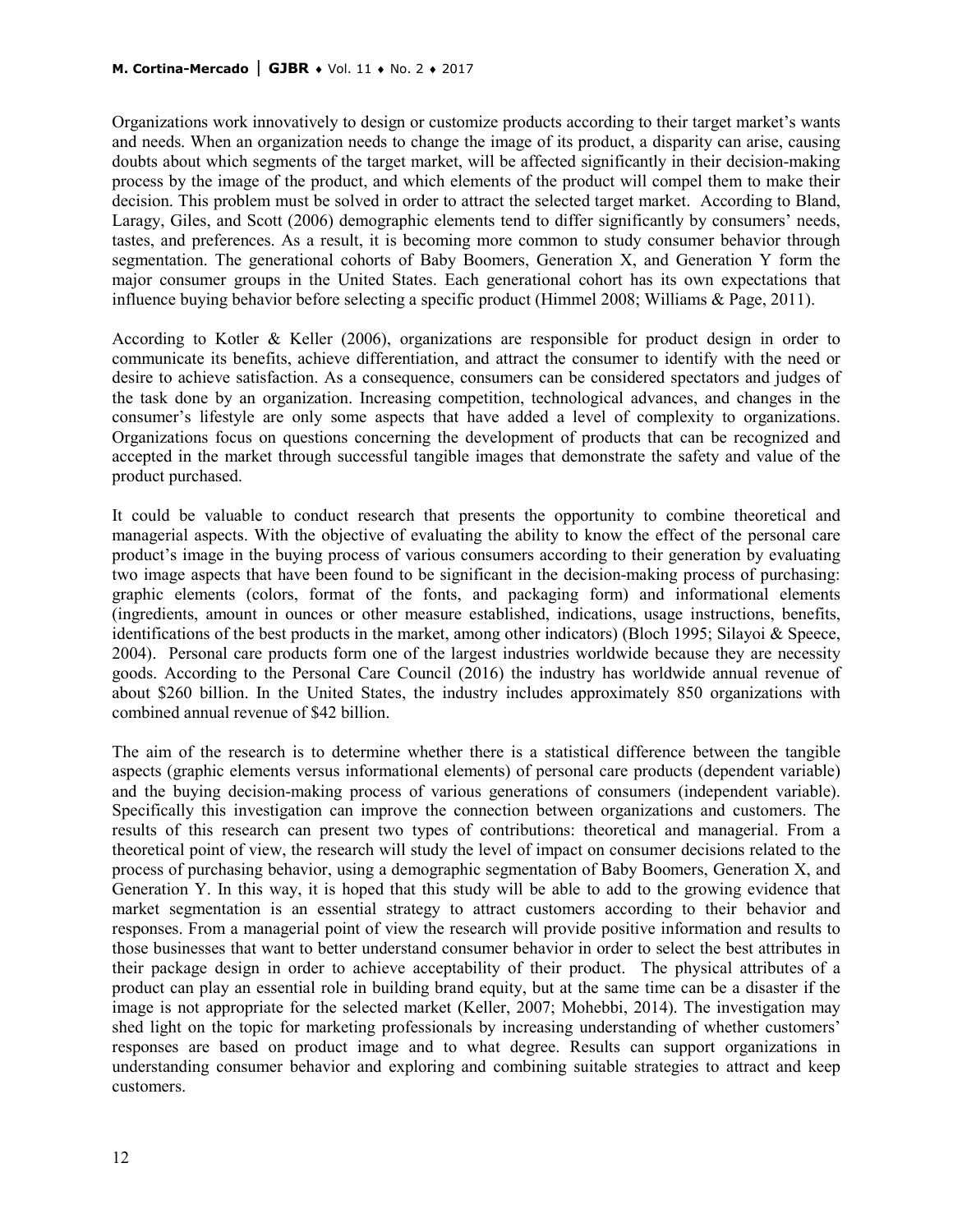The article is presented in an approach that seeks to identify whether a statistical difference exists in the relationship between the purchase decision process made by consumers according to their generational cohort and the tangible aspects of packaging of personal care products. At the same time, the study presents a theoretical framework, methodology, results and analysis focused on an established hypothesis.

#### **LITERATURE REVIEW**

It is essential to delineate the evolution of visual appearance through the time and their implication in the marketing arena. According to Bloch (1995) the product must be considered one of the "four P's" of the marketing mixture, considering that the "four P's" are: product, price, place and promotion. The product is an object whose sole medium of identification is through visual representation and appearance. Throughout history, it has been discovered that individuals find pleasure and, at the same time, profound admiration when using the sense of sight (Csikszentmihalyi & Robinson, 1990). Through the sense of sight, the eyes are the axis of the most renowned images in history.

According to Bloch (1995), individuals of all identified cultures find delight through using their sense of sight. As such, humans find visual beauty in diverse objects. However, since 1930, there has been an increase in the awareness of the importance of product design (Bovee, Thill & Mescon, 2007). Before that time, packages were primarily recognized as a means of protecting the product. Since 1930, however, package design has been used as a creative method to obtain a competitive advantage in a global market (Bruce & Whitehead, 1988; Orth & Malkewitz, 2008). Due to this, there seems to be a significant increase in the role of product design as being a vehicle of communication for the brand's managers (Underwood & Klein, 2002). It appears that consumers show interest in products that represent pleasing aesthetics, thereby making the buying process of interest (Batra & Homer, 2004; Underwood, 2003).

*Package Design in the 21st Century.* From the beginning of the 21st century, the tangible aspects of products have evolved, as have the lifestyles of consumers.

In order to launch a product to market, the product must possess all the elements that determine its identity as a means of breaking homogeneous parameters. For this reason, each product must possess unique characteristics to be able to compete in the desired market. Incredibly, the main role of the design of a specific product would be to be used as a means of communication and promotion of the brand (Rettie & Bruwer, 2000). According to various authors, (González, Thorhsbury & Twede, 2007; Silayoi & Speece, 2004; Underwood & Klein, 2002) in order to achieve a higher position, it is important to focus part of the market on the identity of the brand. It is through this mechanism that differentiation is achieved and brand equity is acquired. The key elements to developing brand identity are based on the tangible aspects of the product that enable recognition at first impression. When it comes to marketing, however, there is no differentiation in terms of the tendency of people to admire and evaluate products based on their visual attributes. According to Bloch's model (1995), the visual attributes of a product may be a key element to its success in the market.

*Strategic Role of Package Design.* Researchers have found that packaging is the central mechanism to promote a design that is the principal axis of communication (Holmes & Paswan, 2012). However, one of the greatest objectives when designing a package to create a new product is to create a unique personality that would be recognized and to make the product preferred in the target market.

Normally a department store or supermarket offers thousands of products in order to be selected by the client. However, many researchers have stated that the selection process of a product, in many cases, occurs at the moment of buying the product (Bloch, 1995). Rettie and Bruwer (2000), however, confirmed that the consumer selects a product at the moment of purchasing it. They state that decisions about acquiring a specific product occur at the moment of purchasing the product, particularly in regards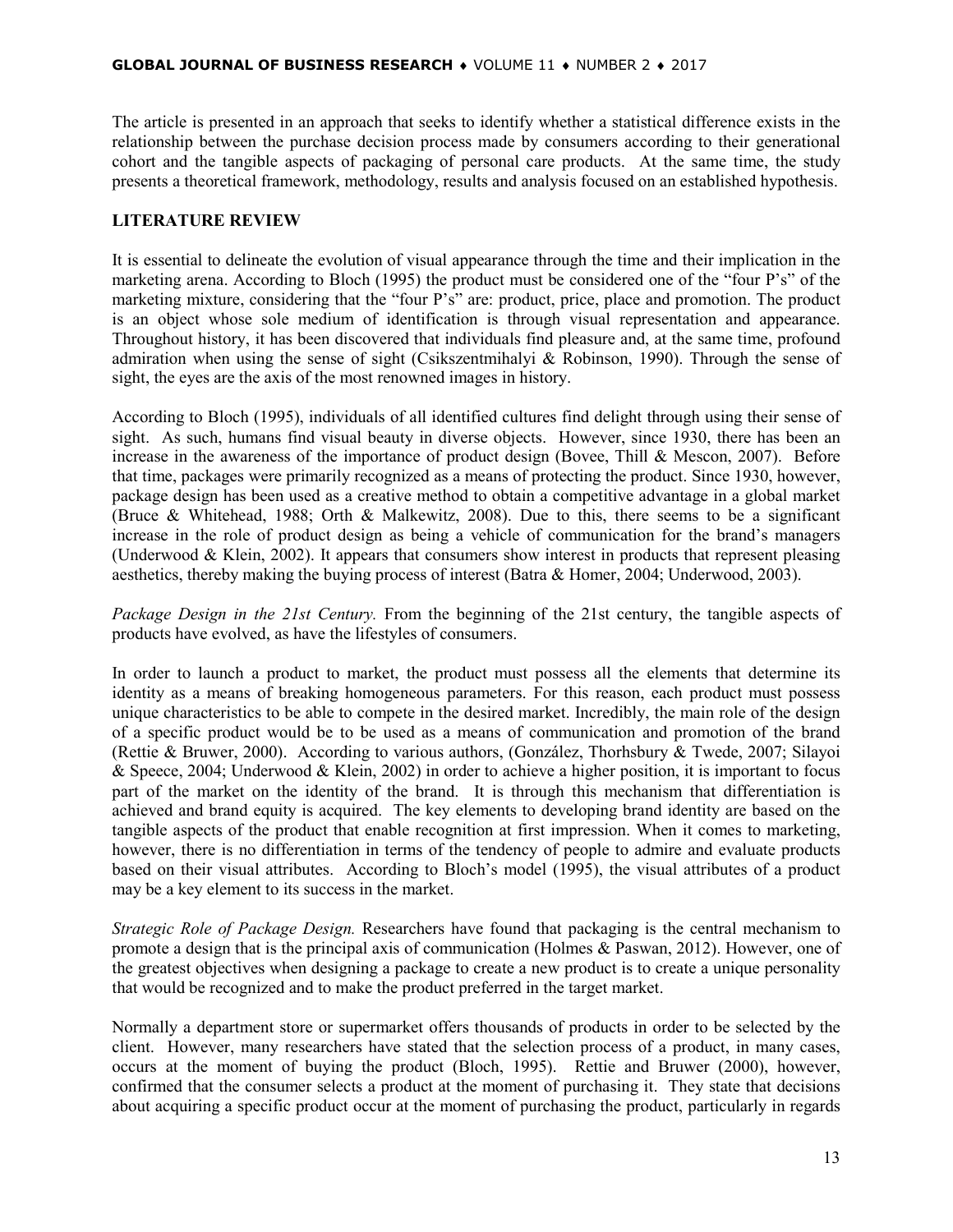#### **M. Cortina-Mercado** | **GJBR** ♦ Vol. 11 ♦ No. 2 ♦ 2017

to health care products. For this reason, it would be challenging to imagine going to a store and finding products with no identification created from one particular mold. Thus, a product can be successful or not based on its image, this being the first impression the consumer has. In Bloch's (1995) Model, the design or the package of the product determines that the selection of the product is based on a psychological response divided into cognitive responses and affective responses. The cognitive response is based on the visual perception that processes the differentiation of elements, while the affective response evaluates the diverse alternatives that a product may present to satisfy certain needs or desires.

In order to strengthen Bloch's model, Silayoi and Speece (2004) divided the image of the product as contained by the package into two categories, both tangible: visual elements and information elements. Among the visual elements, one can find elements such as: colors, graphics, and the shape of the package, material, and the font used. Among the information elements are: general information about the product, production site, the ingredients of the product, quantity of the product, special indications, and the brand of the product. Silayoi and Speece (2007) stated that the visual aspects transmit information, having an effect on the consumer's emotions. The information elements impact cognitive orientation, that is, the aptitude of knowing or understanding.

*Package design for special markets.* The study of the buying behavior of the consumer and the knowledge of his/her needs, tastes, and wishes is a starting point in order to be able to implement with validity marketing strategies. According to Kotler and Armstrong (2012, 2014) the buying behavior of the consumer pertains to the specific way in which consumers buy on a more personal level. Currently, the market in the United States includes more than 300 million individuals (The United States Census Bureau population Data for Puerto Rico, 2011). However, consumers vary by age, income, education level, and social status, among other characteristics.

A determinant amount of research has been conducted to show how the design of a product affects the consumer according to his/her individual characteristics (Myers & Lubliner, 1998; Underwoord & Ozanne, 2010). However, among the contributions of Butkeviciene, Stravinskiene, and Rutelione (2008) they suggest that this determinant, emphasizing that the individual characteristics of a specific consumer or segment, may affect the selection process of a product. Kotler and Keller (2006) point out that the same product in different presentation formats may address diverse segments, for example: different genders, different social status, and different places, among other factors.

Krishnakumar (1974) conducted the first study of product image in which he analyzed the influence of country of origin on the product images of people from selected countries. This study focused on presenting products with distinctive images of manufactured products in underdeveloped countries and products manufactured in the United States of America. The results showed that, in underdeveloped countries, products manufactured in their own countries did not catch the eye of the consumers, as much as those products manufactured in the United States.

Garber, Burke, and Morgan- Jones (2000), conducted a study in which customers aged 18-65 contributed to the research. First, the consumers responded to general questions about their shopping habits. Later, they made a selection from four product categories. The participants/consumers were requested to select one product from each category. Through the study, it was determined that most participants took around 82 seconds to make their selections. At the same time, the results support that new packages whose colors are very different from the old package will attract customers. Both studies, however, supported that the consumers take more time in the selection process when they observe changes in the design.

Underwood and Klein (2002) studied the impact that food packaging imagery may have. This study attempted to evaluate whether a new brand in the market can achieve a high position by comparing it to a more attractive package of the same product. The study consisted of a sample of university students. The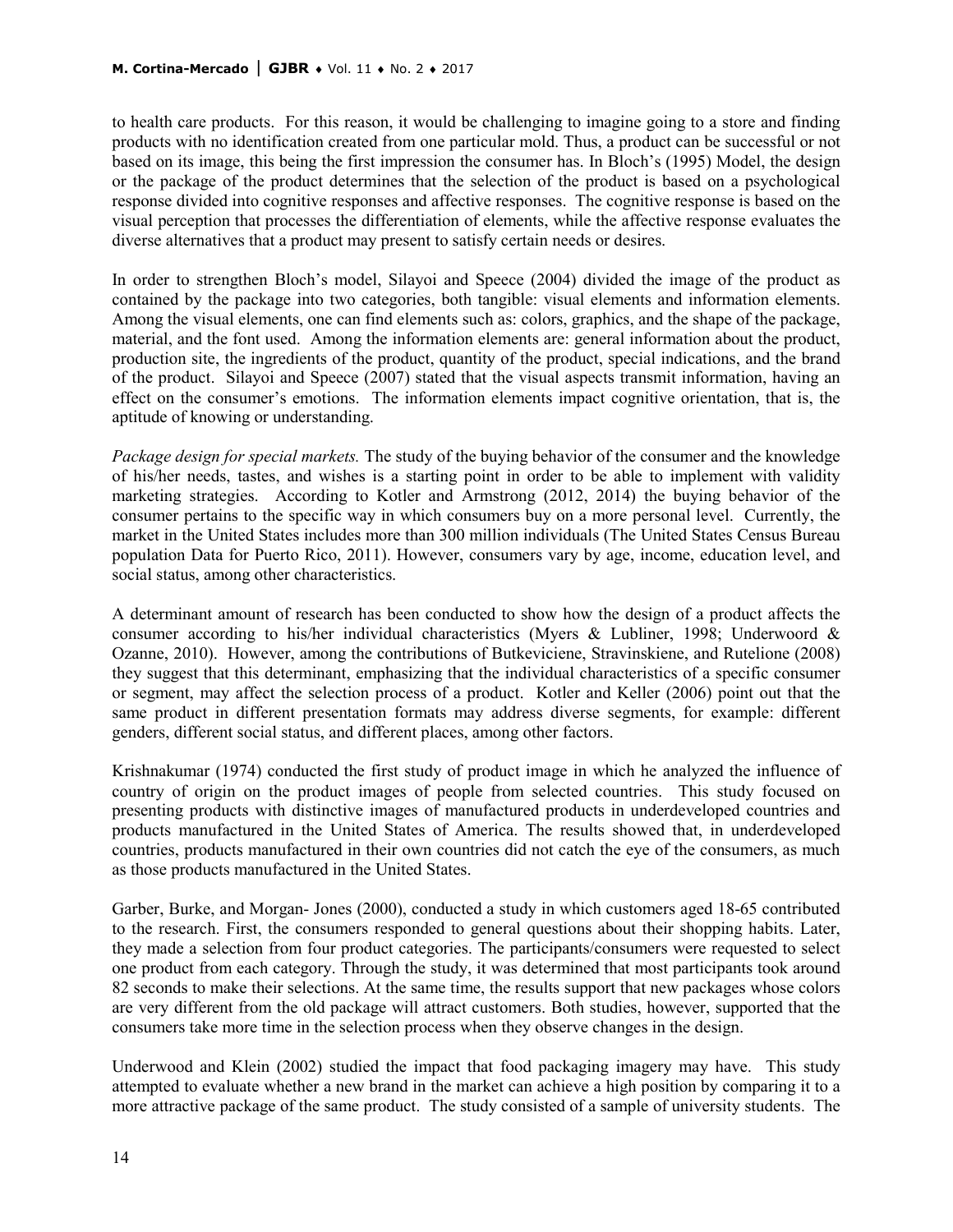experimental design created three groups. The subjects from one group were presented with two new products in which the packages presented the consumer with an attractive image and the other presented a less attractive image with opaque colors. The subjects of the second group had two packages of famous brands with the same conditions as the first group. The third group had three packages of famous and not so famous brands and some of the products did not have attractive images and one had no image at all. The study determined that the subjects in all three groups made their shopping decision in a visual manner. As a consequence, the products with attractive images obtained the same acceptance that famous brands have had in the market for years.

Contrary to the study of Krishnakumar (1974) where he conducted a comparison of consumers according to their culture, the study focused only in subjects from a large, unidentified university in the United States. Underwood & Ozonne (1998) conducted an exploratory research about the communication between package and consumer perception. In the research they found a recurring theme of duplicity in customers' interpretation.

Limon, Khale, and Ulrich (2009) researched how packaging may be a communication barrier at the moment of selecting a product and how culture can affect the decision-making process. The subjects of the study were adolescents from Germany and Turkey. The subjects completed a questionnaire in which the products evaluated were chocolate and salt. The results indicated that, besides the packaging representing a key factor at the moment of purchasing the product, there might be variations according to the consumer culture and by the shopping behavior of each particular consumer. Holmes & Paswan (2012) researched the consumer reaction in relation to new packages; the results establish that consumers look for easy-to-use products and high quality.

The literature review suggests that the design of a package has a strategic role at the moment of the purchase decision, deriving from the interface between customers and the tangible elements. The literature and existing models emphasize the importance of consumer behavior in relation to the tangible aspects of the product. On the other hand, the essence of segmentation intensifies at the moment to present a product. But, no author or company studies the effect that the tangible aspect of a product can have on a purchasing decision from the perception of various segments.

# **DATA AND METHODOLOGY**

This research was a quantitative study. The proposed quantitative investigation was designed with the intention to study the statistical differences between the independent and dependent variables. The dependent variables selected for this study included: the final scores of the tangible aspects of the personal care product packaging, including graphic elements score and informational elements score. The dependent variables were the responses that were observed in the study and that could have been influenced by the values of the independent variables (Roberts, 2010). While the independent variables were those that were defined by the researcher to be able to establish study groups and classify the results, the independent variables were the generational cohorts: Baby Boomers (born 1946-1964), Generation X (born 1965-1980), and Generation Y (born 1981-2000) (Kotler & Armstrong, 2012; Levy, 2011).

*Population sample and analysis.* This research study was limited to the western area of Puerto Rico, specifically, the region of Mayagüez and residents who were born between 1946- 2000. According to the Census Office in Puerto Rico (2010) the area of Mayagüez have 21,449 individuals in the category of Baby Boomers; 14,144 individuals pertaining to Generation X; and 23, 145 individuals pertaining to Generation Y, for a total population of 58,738 individuals in the three identified generational cohorts.

The total sample of 437 individuals was established after the pilot test, including the following stratified categories: 162 Baby Boomers, 105 individuals from Generation X, and 170 individuals from Generation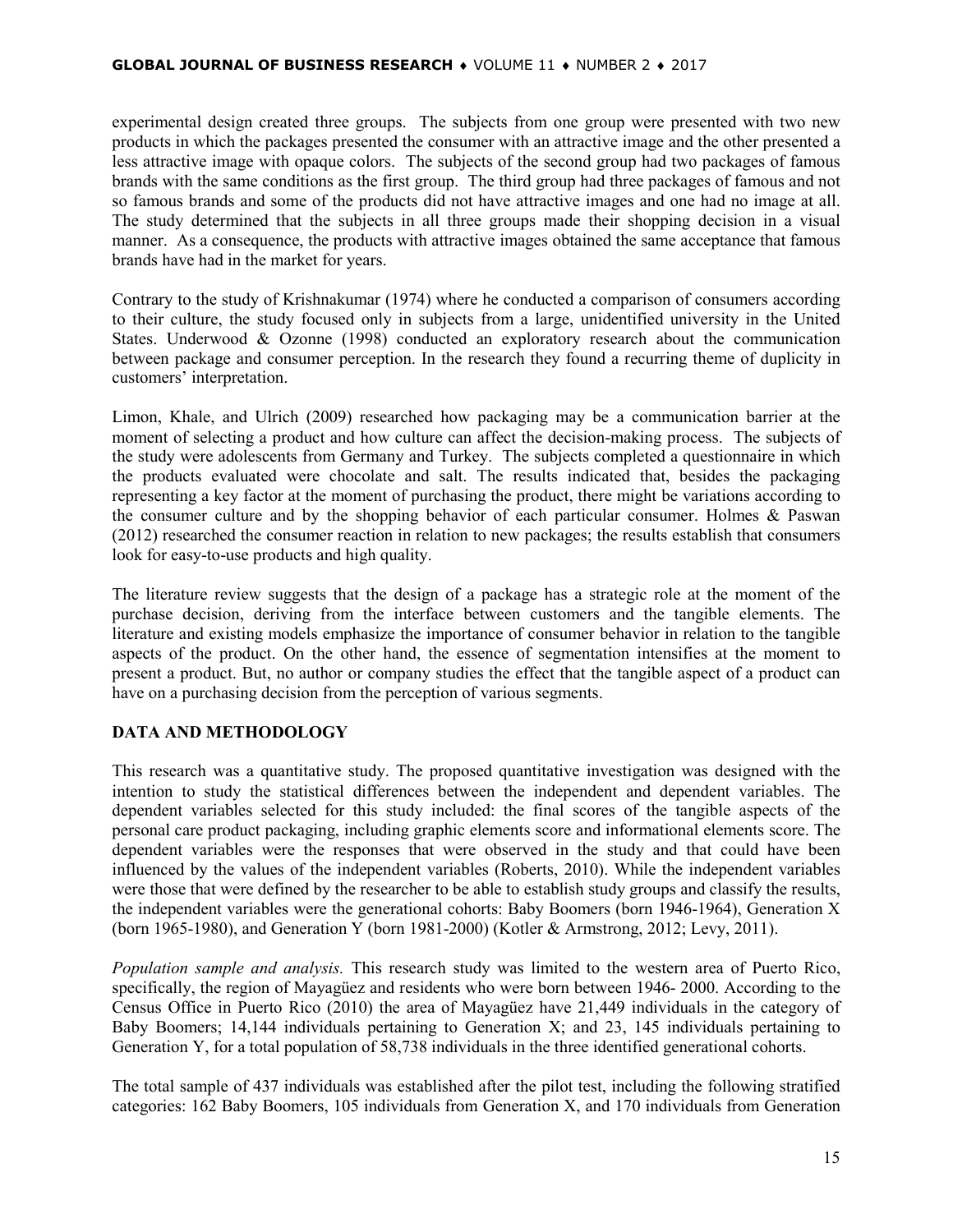Y. According to Jiang (2010) stratified categories consisted of a previous division of the population or classes that are assumed to be homogenous in terms of one determined characteristic. After concluding a pilot test with a random sample that would not be part of the final study, an interval confidence of 4.67 was calculated. The interval was obtained using the higher average of all the items and calculating the standard error of the sample average (Aaker, Kumar, & Day, 2001; Churchill & Iacobucci, 2010; Hans, Frances, & Paap, 2001). Subsequently, the researcher adds the higher and the lower standard error multiplying with NORMSINV (0.95) and resulting with a 95% level of confidence and a confidence interval of 4.67.

The sample and collected data of 437 anonymous voluntaries was gathered in one location, which is the public plaza in Mayagüez. The sample period recollection was around one month December to January. Due to the accessibility that this would allow for the researcher to obtain a significant representation of the three generational cohorts defined in the study. In Puerto Rico, public plazas are places without any type of jurisdiction. For this reason, a public place does not belong to any specific entity, where each citizen has the freedom of public expression. Each week, the public plaza can have hundreds of citizens belonging to different generations gathering in it.

In quantitative studies, the goal is to obtain specific data that allows the researcher to measure the variables that have previously been established in the hypotheses outlined in the results and analysis section. With this in mind, the measurement instrument selected for this study was a questionnaire. The questions employed were in a Likert scale was used to measure the established values where 5 means "completely agree," 4 means "agree," 3 means "neither agree nor disagree," 2 means "disagree," and 1 means "completely disagree. The instrument was developed by the researcher with the goal of obtaining an answer to the following research question: Is there a statistical difference in relationship between the purchase decision process according to generational cohort (independent variable) and the tangible aspects of personal care products of graphic elements versus informational elements (dependent variables).

In order to present a research instrument that is reliable, the questionnaire went through different stages of testing apart to the pilot test with the goal of obtaining reliability and validity. A panel of ten experts related to the area of research was selected. The experts who were part of the process included individuals with doctorates in the following arenas: management, marketing, organizational psychology, and statistics. The mentioned areas were selected with the goal of guaranteeing reliability, relevance and validity between the goals of the research study and the measurement instrument.

#### **RESULTS AND DISCUSSION**

The researcher used statistical analysis to assess the process of consumer purchase decision-making based on tangible aspects of personal care product packaging (graphic elements versus informational elements) as dependent variables, in relationship to the generational cohorts of the individual participants (Baby Boomers, Generation X and Generation Y) as independent variables. The scores that the respondents reported in the two types of tangible aspects (graphic elements versus informational elements) were utilized in a Multivariate Analysis of Variance (MANOVA) statistical analysis where the researcher was able to test the hypotheses of the research study. The analysis of MANOVA is a statistical method that produces a linear arrangement of the dependent variables and then test for differences in the new variable operating procedures similar to Analysis of Variance (ANOVA) (Aaker, Kumar, & Day, 2001; Churchill & Iacobucci, 2010). According to Hans, Frances, and Paap (2001) MANOVA uses one or more independents variables as predictors, similar to ANOVA, except there is more than one dependent variable. ANOVA tests the differences between two or more groups of data. MANOVA tests the variances in the centroid or vector of means of the multiple interval dependents, for diverse categories of the independents (Cresswell, 2008; Cresswell & Plano- Clark, 2011).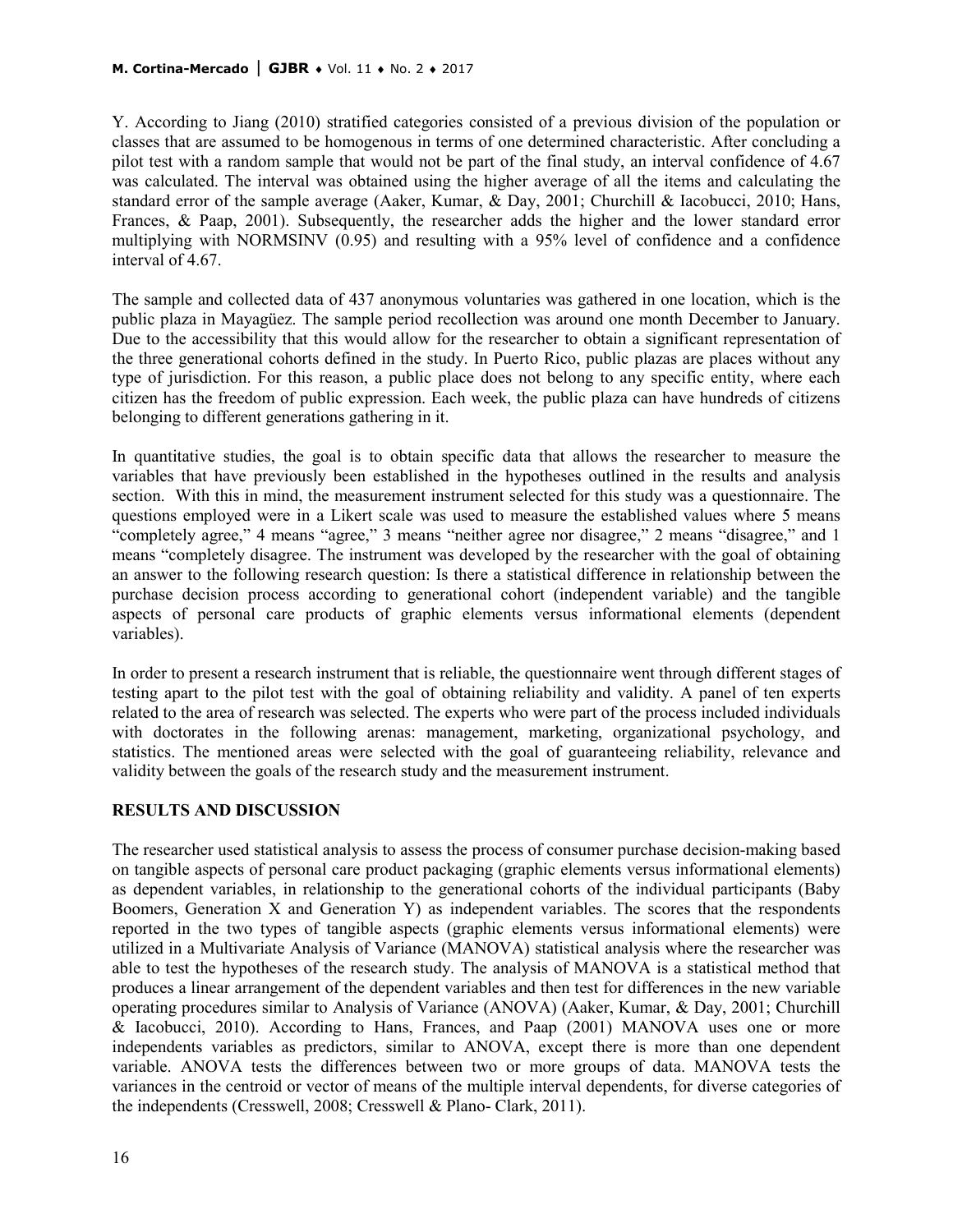The scores that the respondents reported in the two types of tangible aspects (graphic elements versus informational elements) were utilized in a Multivariate Analysis of Variance (MANOVA) statistical analysis where the researcher was able to test the hypotheses of the research study. No other research used MANOVA to compare purchase decision process according to segmentation.

Research Hypothesis. Then the hypotheses of this research are presented. The working hypotheses arise from the need to answer the research objectives proposed in the introductory part, which are presented with their corresponding results and analysis.

## *Ho1: There is no statistical difference between the purchase decision process of Baby Boomers versus Generation X and the tangible aspects (graphic elements) of personal care products.*

According to the results of MANOVA between the purchase decision process of Baby Boomers versus Generation X and the tangible aspects, specifically the graphic elements the results were ( $p= 0.727 >$ 0.05) (see Table 1). Comparing these results with the findings of Bland, Lagary, Giles, and Scott (2006) who found that consumer behavior varies according to age, the present study's findings indicated that Baby Boomer and Generation Xers have similar patterns of behavior at the moment of evaluating products based on graphic elements of packaging. At the same time, these findings contrast with Kotler and Keller (2006) who concluded that the same product could be presented in different forms to attract different segments, as it was found that there were no statistical differences between the Baby Boomers and those from Generation Xers in terms of the graphic elements that they evaluated in selecting personal care products at the moment of making a purchase.

## *Ho2: There is no statistical difference between the purchase decision process of Baby Boomers versus Generation Y and the tangible aspects (graphic elements) of personal care products.*

According to the results of the MANOVA between the purchase decision process of Baby Boomers versus Generation Y and the tangible aspects, specifically the graphic elements, the findings were ( $p=$  $0.379 > 0.05$ ) (see Table 1). In evaluating this hypothesis in terms of the graphic elements of personal care product packaging, it can be assumed that participants from the Baby Boomer generation and Generation Y might have a similar process in terms of selecting a purchase based on graphic elements of the product. Just as when the Baby Boomers were compared with those from Generation X, the theory of Bland, Lagary, Giles and Scott (2006) applied; this is also the case along with Meyers and Lubliner (1998) who reported that consumer behavior changes according to age. In terms of graphic elements of package design, there were no statistical differences between Baby Boomers and respondents from Generation Y in terms of selecting personal care products. At the same time, however, there was some support in identifying that consumers feel the same degree of attraction for the aesthetics of the graphic elements and that this seems to have an influence in the process of making a purchase selection at the moment of purchase (Batra & Homer, 2004).

## *Ho3: There is no statistical difference between the purchase decision process of Baby Boomers versus Generation X and the tangible aspects (informational elements) of personal care products.*

According to the results of MANOVA conducted between the purchase decision process of Baby Boomers versus Generation X and the tangible aspects, specifically the informational elements, the results were ( $p= 0.498 > 0.05$ ) (see Table 2). Due to this score, the researcher failed to reject the null hypothesis. That means that there is no statistical difference between the purchase decision process of Baby Boomers versus Generation X and the tangible aspects of personal care products (informational elements).

Once again it was shown that there was no difference between the purchase decision-making behaviors of personal care products and the tangible aspects of the packaging –in this case, the informational elementsbetween Baby Boomers and Generation Xers. Due to this reason, this study could not establish that all the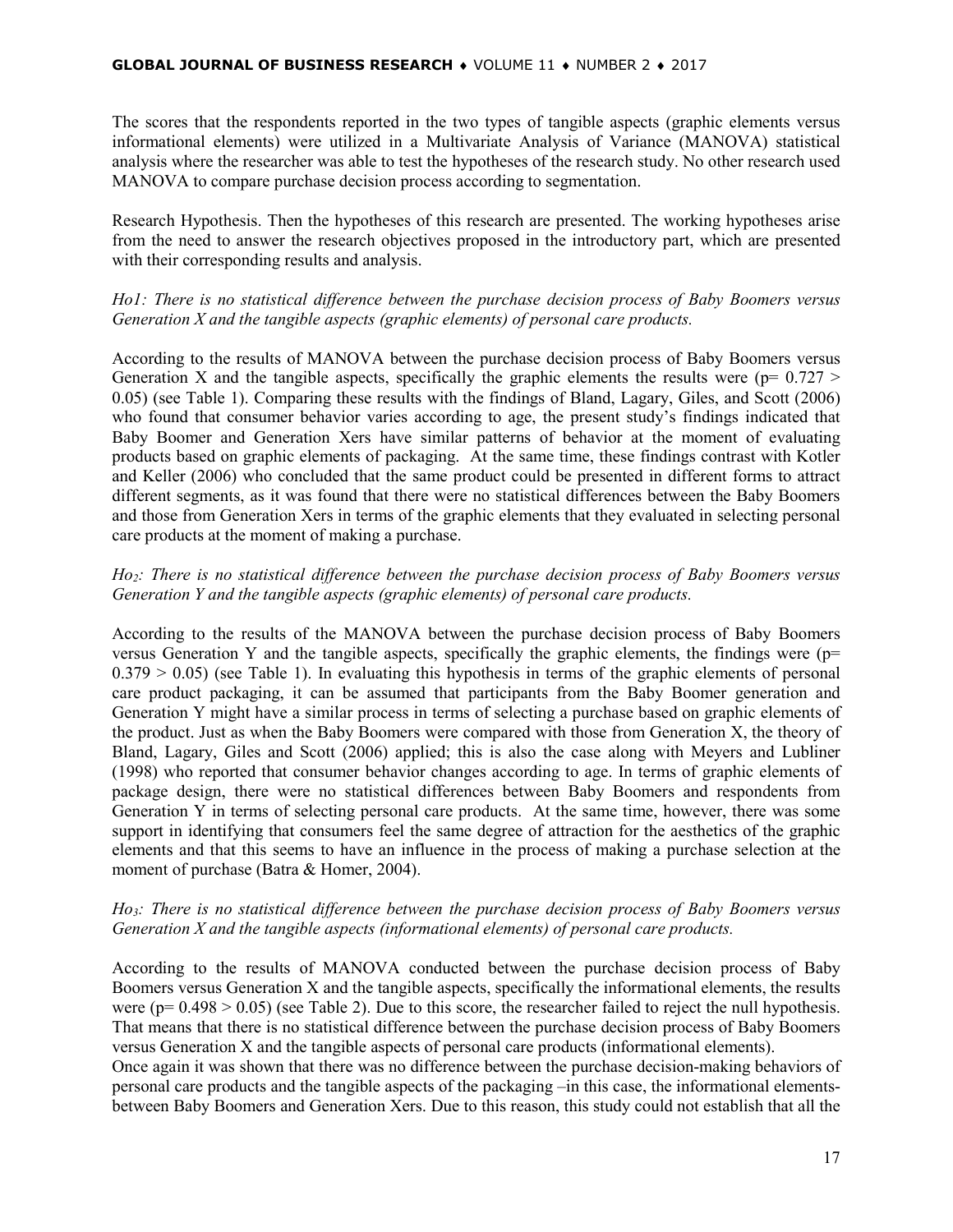market segments of generational cohorts Generation X and Baby Boomers acted in an unequal manner when making purchase decisions as was described by Bland, Lagary, Giles, and Scott (2006). At the same time, it is still significant to evaluate other findings that reflect a greater punctuation in graphic elements in order to guarantee that the two generational cohorts behave in similar fashion.

*Ha4: There is statistical difference between the purchase decision process of Baby Boomers versus Generation Y and the tangible aspects (informational elements) of personal care products.*

According to the results of MANOVA conducted between the purchase decision process of Baby Boomers versus Generation Y and the tangible aspects, specifically the informational elements, the results were ( $p= 0.00 \le 0.05$ ) (Table 2). In effect, the null hypothesis four was rejected and the alternative hypothesis was sustained. By rejecting the null hypothesis and lending support to the alternate hypothesis that identifies that there is indeed a statistical difference between the purchasing processes of Baby Boomers versus the purchasing process of Generation Y in terms of informational elements. It can be assumed that consumers with larger ranges of ages between them that are relatively dissimilar focus on different experiences, tastes, and preferences. At the same time, these results support Levy (2011) who assured that Generation Y, a generation that has grown up along with many of the modern technologies, tend to be completely visual in their orientation and less analytical at the moment of making a purchase. Equally, Kotler & Keller (2006) established that the youngest group of buyers in the market, in this case, Generation Y, is not very attracted to focusing on elements that are not of a graphic, visual manner at the moment of making decisions or purchasing certain products.

### *Ho5: There is no statistical difference between the purchase decision process of Generation X versus Generation Y and the tangible aspects (graphic elements) of personal care products.*

According to the results of MANOVA conducted between the purchase decision process of Generation X versus Generation Y and the tangible aspects, specifically the graphic elements, the results were (p=  $0.913 > .05$ ) (see Table 1). In analyzing the failure to reject the null hypothesis, it shows that respondents in the Generation X and Generation Y generational cohorts tend to possess a similar behavior in terms of the process of making purchase decisions. Comparing these results it can be assumed that now that both Generation X and Generation Y are composed of two young adult generations within the market, they might have certain homogenous characteristics.

### *Ha6: There is statistical difference between the purchase decision process of Generation X versus Generation Y and the tangible aspects (informational elements) of personal care products.*

According to the results of Generation Y and the tangible aspects (informational elements) of personal care products, MANOVA conducted between the purchase decision process of Generation X versus Generation Y and the tangible aspects, specifically the informational elements, the results were ( $p= 0.00 <$ 0.05). This highlights again that consumers from Generation Y tend to present certain challenges to the present market and to organizations that are used to marketing their products to older generations. Consumers from Generation Y tend to have specific tastes and preferences in some aspects that are distinct from older generations, such as Generation X and the Baby Boomers. Silayoi, and Speece (2007) noted that there are some consumers who are able to make purchase decisions based only on visual cues, which might be the case for those from Generation Y, who show some types of buying behavior that is different from the older generational cohorts. That also indicates that Generation Y does not pay significant amounts of attention to verbal elements on packaging for any type of product, since it seems to be sufficient for those from Generation Y to recognize the graphic elements of their favorite brands to make purchase decision.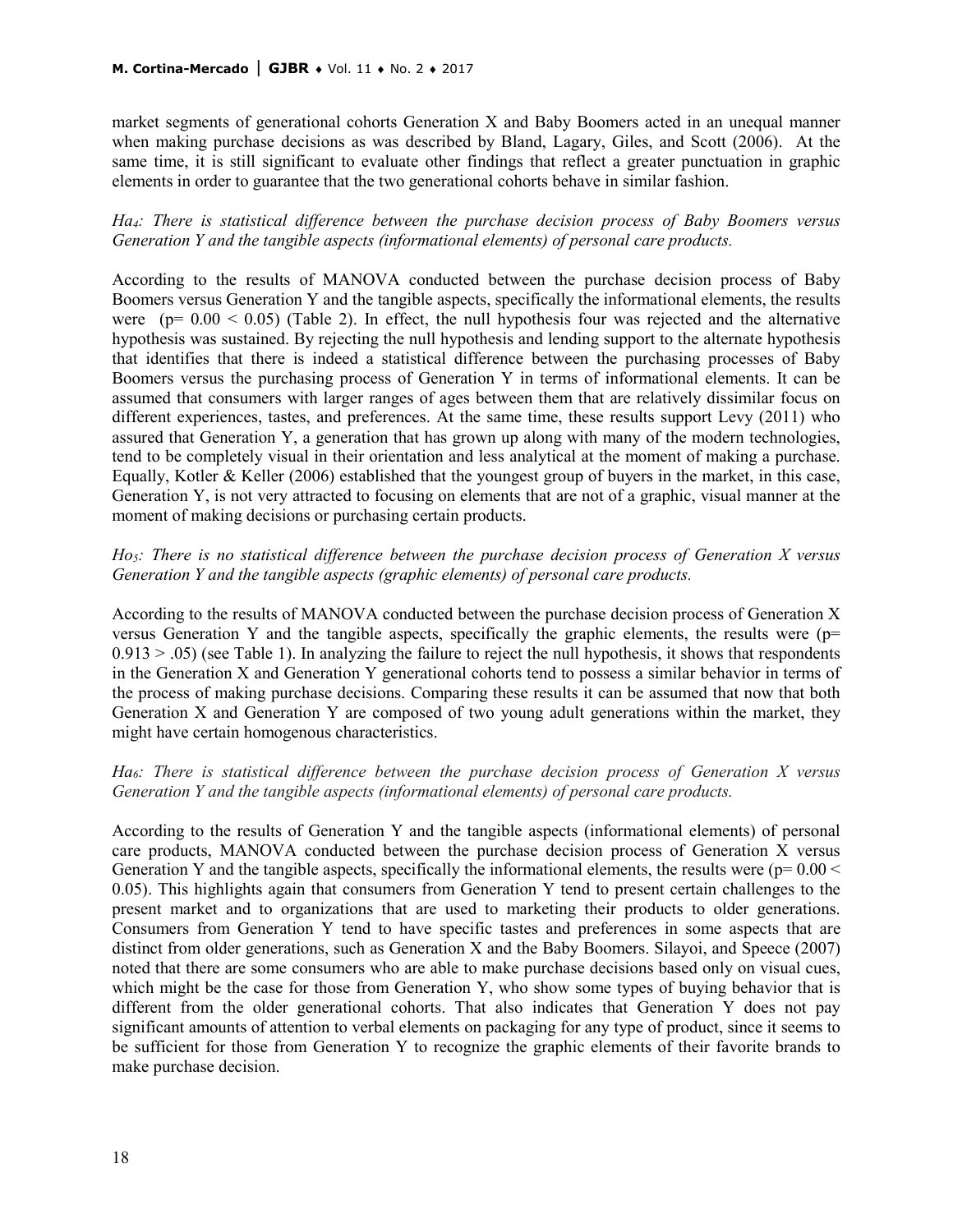Tables 1 and 2 represent the scores that the respondents reported in the two types of tangible aspects (graphic versus informational elements). Were utilized in a Multivariate Analysis of Variance (MANOVA) statistical analysis where the researcher was able to test the hypotheses of the research. This analysis was generated through Statistical Package for the Social Sciences (SPSS) version 20. MANOVA tests the variances in the centroid or vector of means of the multiple interval dependents, for diverse categories of the independents (Cresswell, 2008).

| <b>Dependent Variable</b> | (I) Generation<br>Group      | (J) Generation<br>Group      | Mean<br><b>Difference</b><br>$(I-J)$ | Std.<br>Error | Sig.  | 95% Confidence<br>Interval |                              |
|---------------------------|------------------------------|------------------------------|--------------------------------------|---------------|-------|----------------------------|------------------------------|
|                           |                              |                              |                                      |               |       | Lower<br><b>Bound</b>      | <b>Upper</b><br><b>Bound</b> |
| Graphic elements<br>score | Baby Boomer (1946-<br>1964)  | Generation X (1965-<br>1980) | $-0.73$                              | 0.913         | 0.727 | $-2.97$                    | 1.51                         |
|                           |                              | Generation Y (1981-<br>2000) | $-1.12$                              | 0.800         | 0.379 | $-3.08$                    | 0.85                         |
|                           | Generation X (1965-<br>1980) | Baby Boomer (1946-<br>1964)  | 0.73                                 | 0.913         | 0.727 | $-1.51$                    | 2.97                         |
|                           |                              | Generation Y (1981-<br>2000) | $-0.39$                              | 0.904         | 0.913 | $-2.61$                    | 1.83                         |
|                           | Generation Y (1981-<br>2000) | Baby Boomer (1946-<br>1964)  | 1.12                                 | 0.800         | 0.379 | $-0.85$                    | 3.08                         |
|                           |                              | Generation X (1965-<br>1980) | 0.39                                 | 0.904         | 0.913 | $-1.83$                    | 2.61                         |

Table 1: MANOVA Analysis- Graphic Elements Score

*This table shows the results of Multivariate Analysis of Variance (MANOVA) conducted to analyze the relation between the purchase decision process of Baby Boomers, Generation X and Generation Y. Specifically, this table present the purchase decision process in relation to the graphic elements score between the three generational cohorts. The results were used to test hypothesis 1, 2 and 5. Based on observed means. The error term is Mean Square (Error)= 63.555 Significant Level Used 5% [\*\*]*

*Other Findings.* This research has others interesting findings in relation to most and less considered elements at the moment of the purchase decision process, according to the generational cohorts.

*Graphics Elements.* The researcher identified that there were certain similarities and differences between each of the participating generational cohorts in terms of the factors that they paid more or less attention to during the process of purchase decision-making of personal care products. These tangible aspects of the packaging design that were considered in the study were classified as graphic elements and informational elements. In terms of the most considered aspects of the three generational cohorts studied, all three generations paid more attention to the recognition of the brand's logo in terms of graphic elements of the product (Figure 1).

Just as there were some elements that participants paid the most attention to, there were also certain elements that were identified to be less considered than others in the process of purchase decision-making regarding personal care products. In general, all three generational cohorts paid less attention to the colors of the packaging. Baby Boomers and participants from Generation X reflected that they did not pay much attention to neon colors, while Generation Y participants reflected that they did not pay much attention to pastel colors (Figure 2).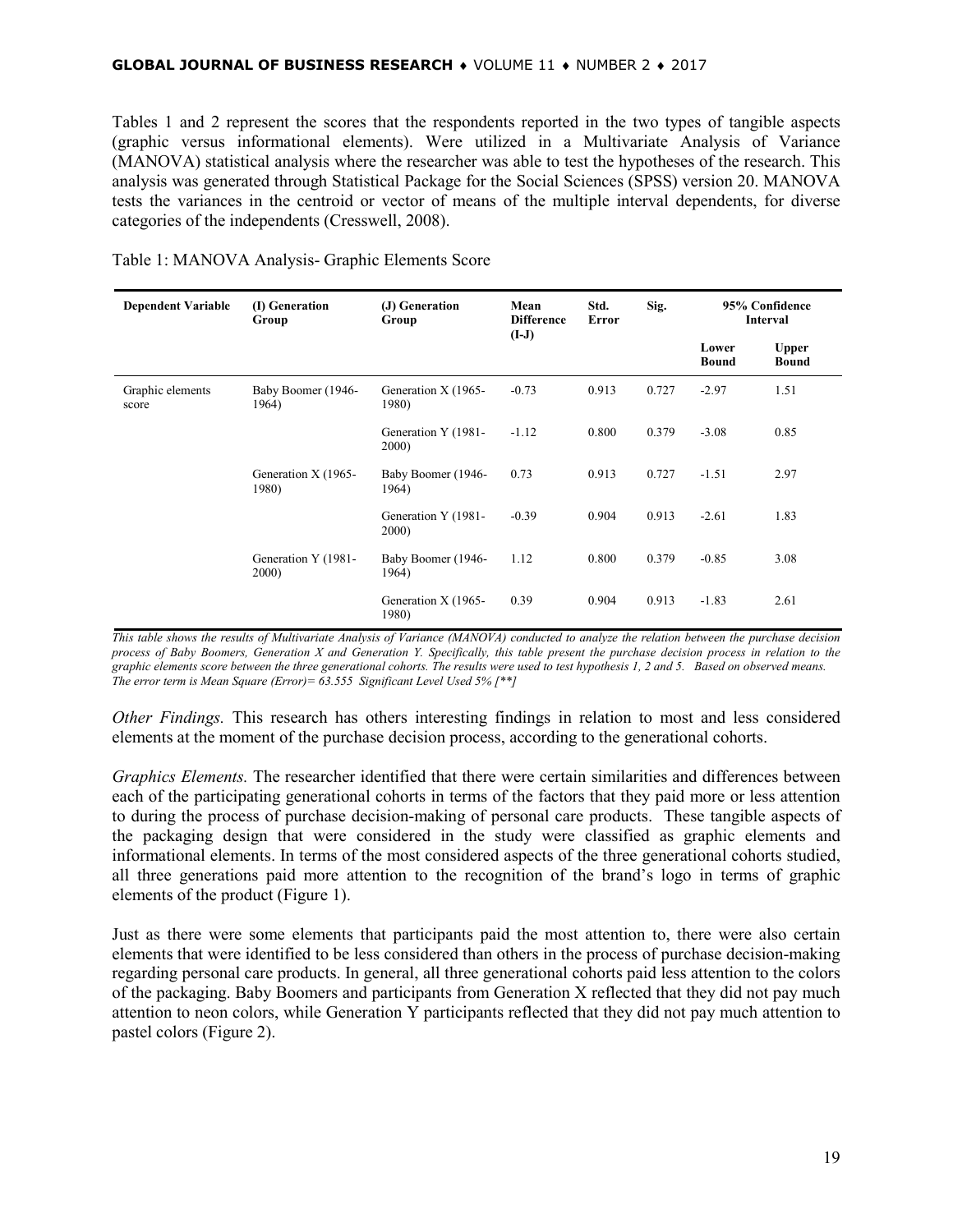| <b>Dependent Variable</b>       | (I) Generation<br>group      | (J) Generation<br>group      | Mean<br><b>Difference</b><br>$(I-J)$ | Std.<br>Error | Sig.  | 95% Confidence<br>Interval |                              |
|---------------------------------|------------------------------|------------------------------|--------------------------------------|---------------|-------|----------------------------|------------------------------|
|                                 |                              |                              |                                      |               |       | Lower<br><b>Bound</b>      | <b>Upper</b><br><b>Bound</b> |
| Informational<br>elements score | Baby Boomer (1946-<br>1964)  | Generation X (1965-<br>1980) | 1.18                                 | 0.999         | 0.498 | $-1.27$                    | 3.63                         |
|                                 |                              | Generation Y (1977-<br>2000) | $9.83*$                              | 0.875         | 0.000 | 7.68                       | 11.98                        |
|                                 | Generation X (1965-<br>1980) | Baby Boomer (1946-<br>1964)  | $-1.18$                              | 0.999         | 0.498 | $-3.63$                    | 1.27                         |
|                                 |                              | Generation Y (1981-<br>2000) | $8.65*$                              | 0.990         | 0.000 | 6.21                       | 11.08                        |
|                                 | Generation Y (1981-<br>2000) | Baby Boomer (1946-<br>1964)  | $-9.83*$                             | 0.875         | 0.000 | $-11.98$                   | $-7.68$                      |
|                                 |                              | Generation X (1965-<br>1980) | $-8.65*$                             | 0.990         | 0.000 | $-11.08$                   | $-6.21$                      |

#### Table 2: MANOVA Analysis- Informational Elements Score

*This table shows the results of Multivariate Analysis of Variance (MANOVA) conducted to analyze the relation between the purchase decision process of Baby Boomers, Generation X and Generation Y. Specifically, this table present the purchase decision process in relation to the informational elements score between the three generational cohorts. The results were used to test hypothesis 3, 4 and 5. Based on observed means. The error term is Mean Square (Error) = 63.555. Significant Level Used 5% [\*\*]*





*This figure shows the most considered aspects of the three generational cohorts studied. All three generations paid more attention to the recognition of the brand's logo in terms of graphic elements of the product.*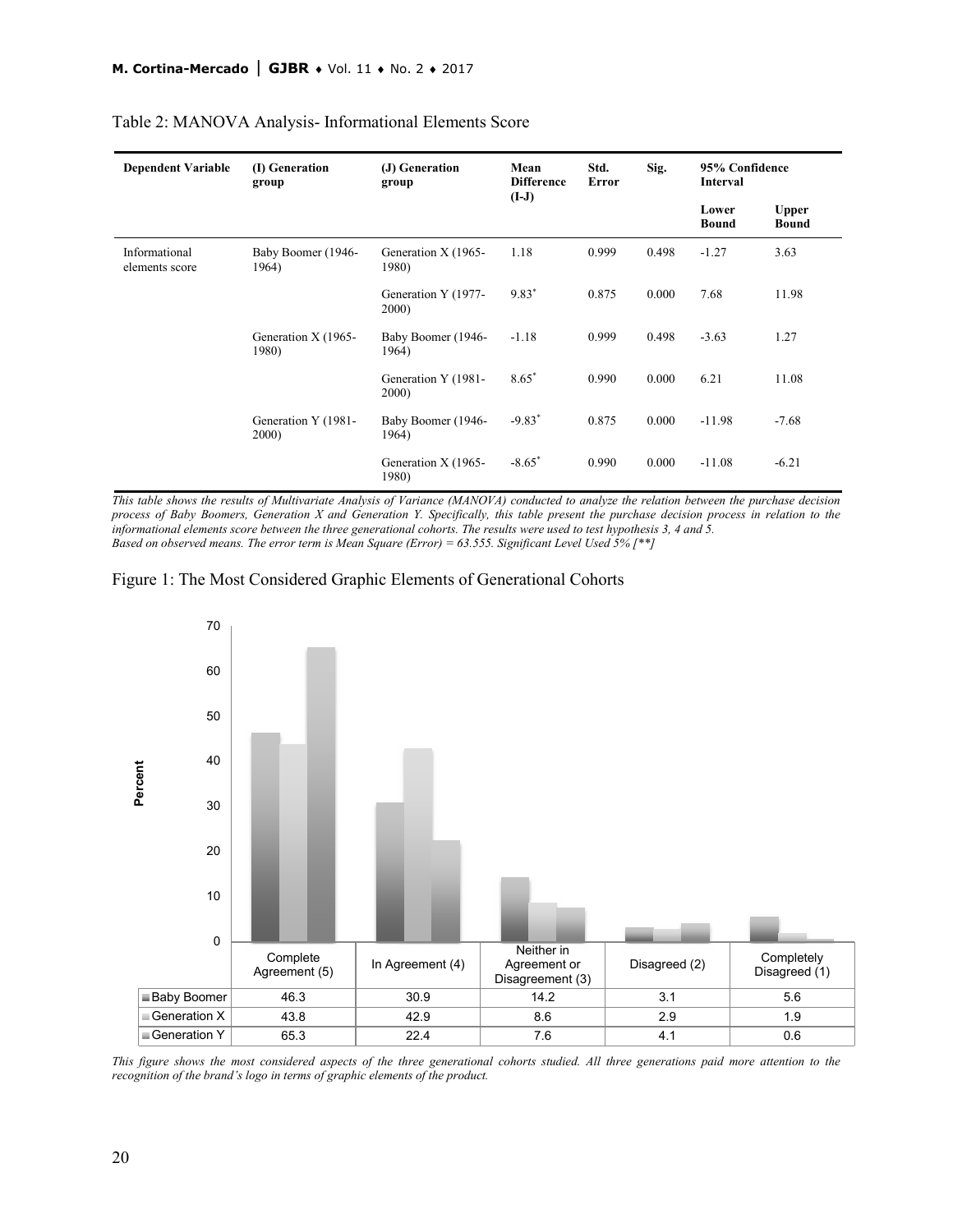

#### Figure 2: Less Considered Graphic Elements of Generational Cohorts

*The Figure shows that baby boomers and participants from generation X reflected that they did not pay much attention to neon colors. While Generation Y participants reflected that they did not pay much attention to pastel colors.*

*Informational elements.* Just like with the graphic elements, the findings from the study regarding the informational elements showed certain similarities and differences. The instrument responses found that there were certain factors of the informational elements that there were different factors of the informational elements to which each generation cohort paid more or less attention. In terms of those aspects that were most paid attention to amongst the informational elements, respondents from both Generation X and the Baby Boomer generational cohorts were found to pay more attention to reading warnings on personal care products at the moment of selecting a product. Respondents from Generation Y identified that they paid more attention to reading the brand name of the product.

In terms of the informational elements, the participants from the three generational cohorts reported that they paid less attention to the country where the personal care product was manufactured. While all three generational cohorts identified this factor as the factor that they paid the least attention to, the proportions of these results differed between the generations. The Baby Boomer generation, expressed that they paid attention to all of the aspects identified as informational elements; reading the brand, recognizing the manufacturing company, identifying the country where the product was manufactured, reading warnings, identifying measurements, reading the instructions, recognizing the ingredients and chemical components, legible wording, and color contrasts that allow wording and promotional messages to be read. At the same time, identifying the country where the product was manufactured was the element with the least scoring in spite of the fact that a majority of the respondents from the Baby Boomer generation identified that the country where the product is manufactured was significant. Due to this, within the Baby Boomer generation, no one element could be considered of least attention. Like the Baby Boomers, those respondents from the Generation X cohort, reported that they paid attention to all of the factors identified as informational elements. At the same time, the recognition of the country where a product was manufactured was identified as the element that the largest group of Generation X respondents indicated not to consider as an important factor, even though there were a significant number of respondents from this generational cohort that did recognize this as an important factor. In terms of the respondent from Generation Y, there were several aspects of the informational elements that were not considered to be of importance at the moment of making a purchase decision. At the same time, however, the country where the product was manufactured was considered even less by individuals from Generation Y than other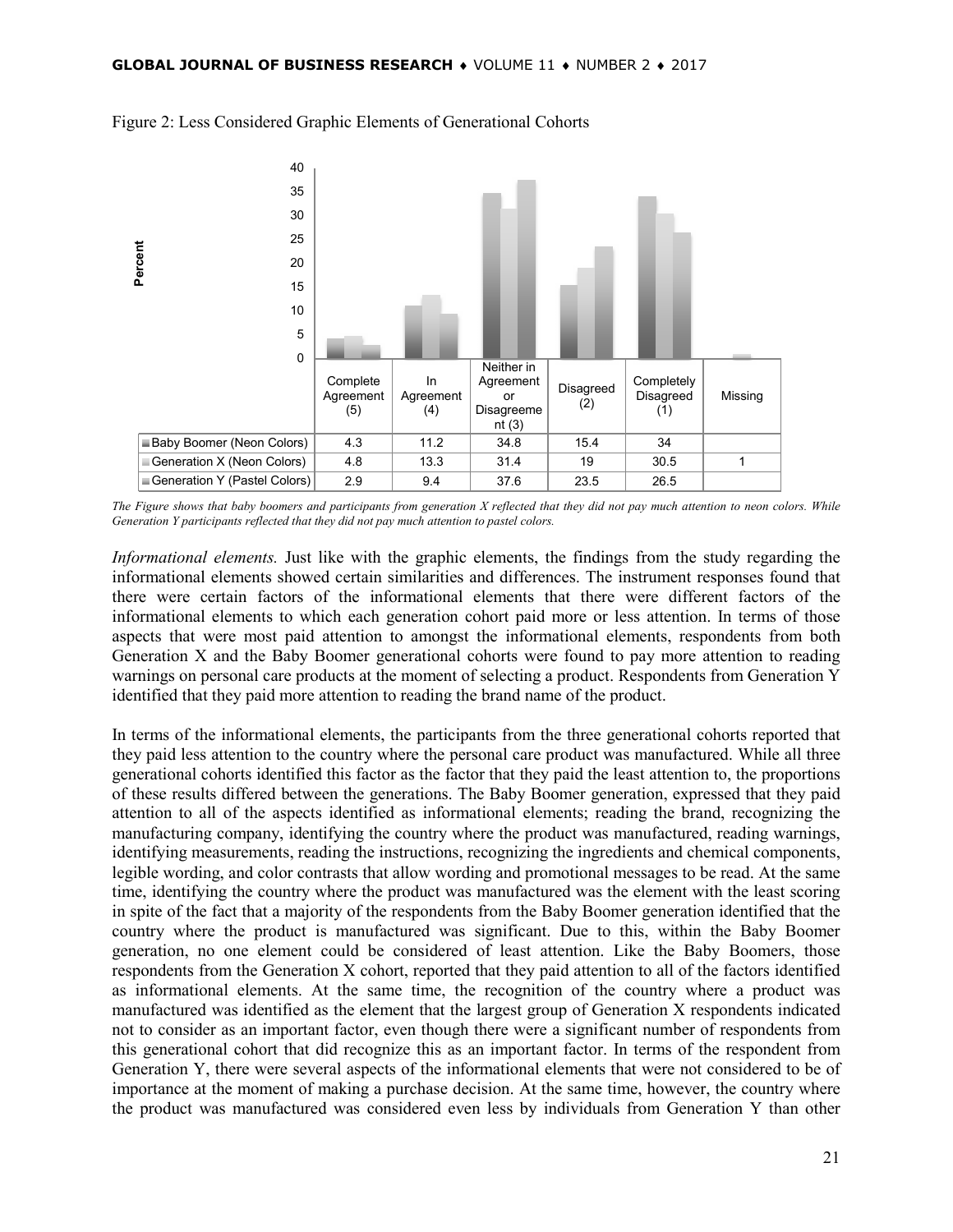factors. From this group, 84.1% were in complete disagreement that the country where a product is manufactured is of importance.

#### **CONCLUSION**

Looking at the problem outlined, it has been identified that modern organizations are part of a wild competiveness, where companies are setting forth their best strategies in the hopes of gaining a competitive advantage. It has been identified that the tangible image of the products has been a very well known topic within the marketplace, where the popular phrase "same product, new image" has been distinguished. The packaging of a product is the primary promoter of communication of the brand in the face of the competition on the shelves at the store. Due to this, it has been found that the physical attributes of product packaging can be the perfect tool to be able to achieve the desired success. That strengthen Bloch (1995) model that emphasize the importance of the image. At the same time, poor planning in the selection of the tangible elements of the packaging can represent an unpredicted failure for the brand. For this reason, companies require more information about consumers and about consumer purchasing behavior in terms of the tangible aspects of product packaging. Naturally, there is not enough research that allows companies to fully appreciate the effect on consumers in their purchase decisionmaking based on the tangible aspects of product packaging.

According to Keller, Marino, Wallace (2016); Kotler (1999) organizations should create strategies that allow their brand to stand out from the growing competition and to fit in with the particular lifestyles of their consumers. For this reason, the presented research identifies the statistical difference between the individual purchase decisions and the tangible aspects of personal care products (graphic elements versus informational elements), segmenting the consumers according to three generational cohorts. The findings and results of this study are based on the perceptions of a stratified sample that was gathered in Mayagüez, Puerto Rico. The size of the sample was determined in a proportional mode according to generational cohorts and for this reason, the instrument was administered in a voluntary and confidential fashion to 162 individuals from the Baby Boomer generation, 105 from Generation X, and 170 from Generation Y, with a total of 437 individuals who responded to the survey instrument.

After obtaining the results of the present study that was conducted it was determined theoretical and managerial implications. It is an old-fashioned idea to believe that the sole purpose of packaging is for the protection of the product. It is important to note that the findings show that the segmentations of markets can be a strategy to attract consumers according to their behavior and their responses to diverse stimuli. Through the evaluation of the results as seen through the responses of each generational cohort, it is noted that there is a narrow relationship between the preferences of the consumers at the moment of evaluating personal care products between graphic elements and informational elements. By establishing a comparison between the generational cohort groups, the researcher was able to establish that as consumers increase in age, their behavior does tend to incline towards different perspectives. This was seen in the study findings that between Baby Boomers and Generation Xers in the area of evaluating almost all of the informational elements on packages of personal care products, compared to those respondents from Generation Y, the youngest generational cohort in the study, who showed that they did not pay the same type of attention at evaluating the informational aspects of personal care products.

Therefore, the results discussed urge organizations to educate themselves about the preferences of consumers in terms of the tangible aspects of products before making the decision to change the packaging of their products. In particular, it was noted that this is true for organizations that manufacture personal care products, where there is a vast and growing competitiveness. It is of note to point out that the global personal care product industry has revenue of about \$260 billion per year (Personal Care Products Council, 2016).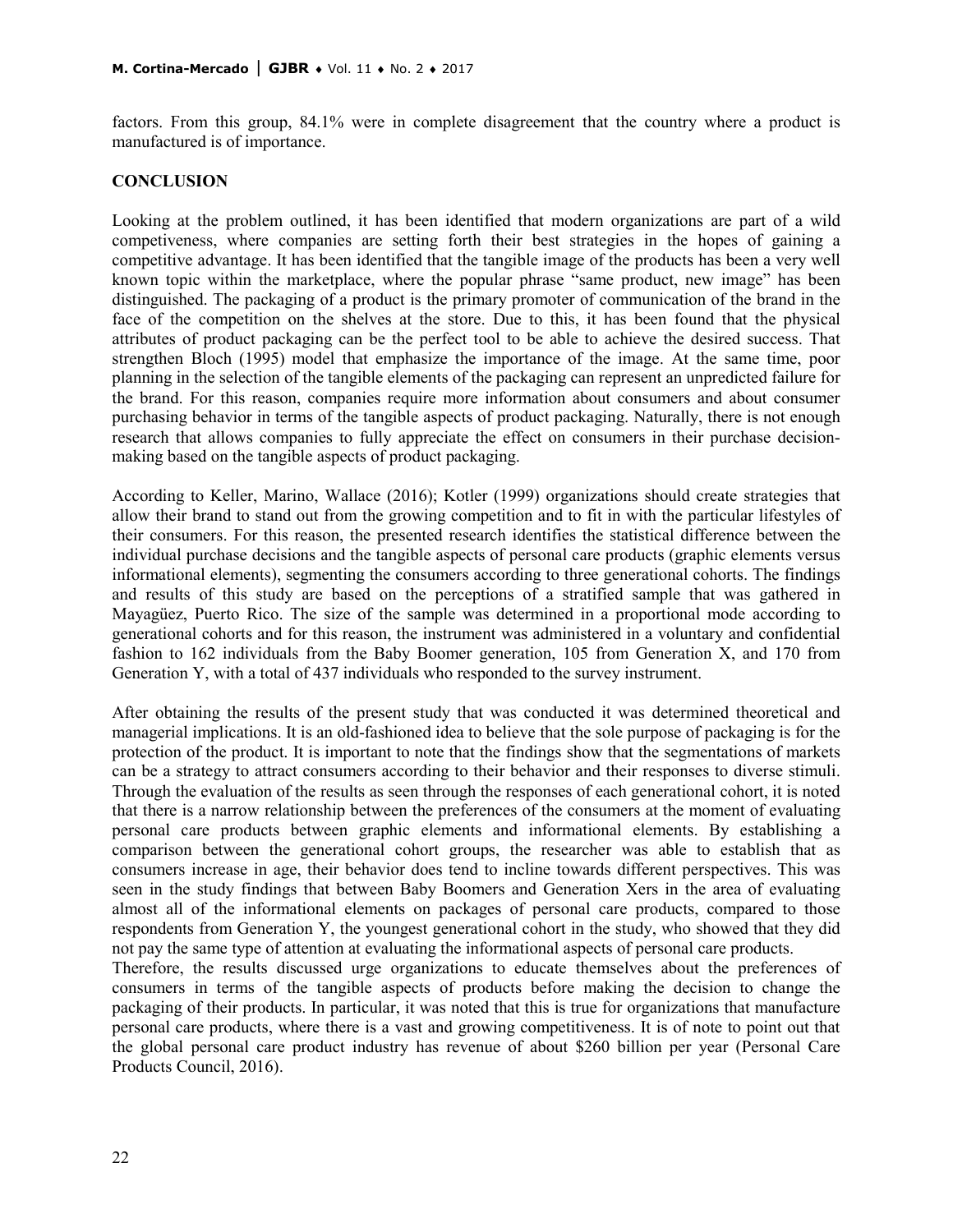Because of these findings, the present study can shed some light for organizations regarding the purchase behavior of consumers in terms of the process of purchasing personal care products. Taking these findings into account, it is noted that organizations that work with personal care products could better visualize the process that their consumers go through when making personal care product purchase decisions. Organizations can concentrate their strategies in projecting an attractive image in front of the eyes of consumers in terms of both graphic elements and informational elements. In a parallel fashion, it was established that there are similar purchasing behaviors between Baby Boomers and consumers from Generation X, in that both cohorts seem to base their purchasing decisions as much based on graphic elements as on informational elements, based on recognizing the brand and paying attention to the verbal and informational sections of the packaging. Based on this finding, companies should create marketing committees that are charged with promoting the products and making an emphasis focused on providing educational information, such as the benefits of the product, warnings, and other elements that inform the consumer at the moment of making a purchase decision.

However, the findings from this present study related to Generation Y show the challenges and implications for companies. This generation, which is the youngest with major buying power in the market and who have shown a considerable increase in their buying power, seems to be different than the older generations. In comparison with the other generations, consumers from Generation Y do not pay a great deal of attention to the informational elements on product packages at the moment of selecting a product. It is not known at this time, however, if once this generation begins to age and share some of the same life experiences that the older generational cohorts have already gone through if this generation will begin to exhibit a behavior that is more analytical at the moment of making purchase decisions. Due to these findings, organizations need to be sensitive and careful at the moment of selecting the information that they exhibit on their products and they might consider placing a major emphasis in projecting the brand name and logo which seemed to be the factor that Generation Y most took into consideration both in terms of graphic elements and informational elements, at the moment of making a purchase decision.

Each study presents limitations that refer to restrictions that go along with the type of investigation chosen, and generally these are of an external character and usually cannot be controlled by the researcher (Fowler, 2002). The scope of the study presents some limitations that can be classified as being directly derived from the objectives of the study and the research methodology employed. Amongst the limitations identified includes restricting the study to Puerto Rico, in particular to the area of Mayagüez, Puerto Rico. The sample was randomly selected and the study was completely voluntary to people who belonged to the three generational cohorts: Baby Boomers (1946-1964), Generation X (1965-1976), y Generation Y (1977- 2000).

Due to the finding, it is hoped that this present study can become a starting point for new research in this area. It would also be recommended to increase the type of research comparing cultural factors and to include regions not only within Puerto Rico, but also in other regions of the United States and other countries. Culture is the most basic origin of the desires and behaviors in individuals (Kotler & Armstrong, 2014). Identifying the cultural factors that contribute to consumer purchase decisions through increased research in this area would make a contribution specifically for those managers of international organizations, especially those who develop personal care products. Limon, Kahle and Orth (2009) referred to cultural aspects as a variable that directly affects marketing strategies from the development of new products to the way in which these are marketed and published. Further research in this area would specifically contribute to better understanding the particular characteristics that impact the final consumer buying behavior of consumers at the point of sale, consumers who should be the primary target of all modern organizations.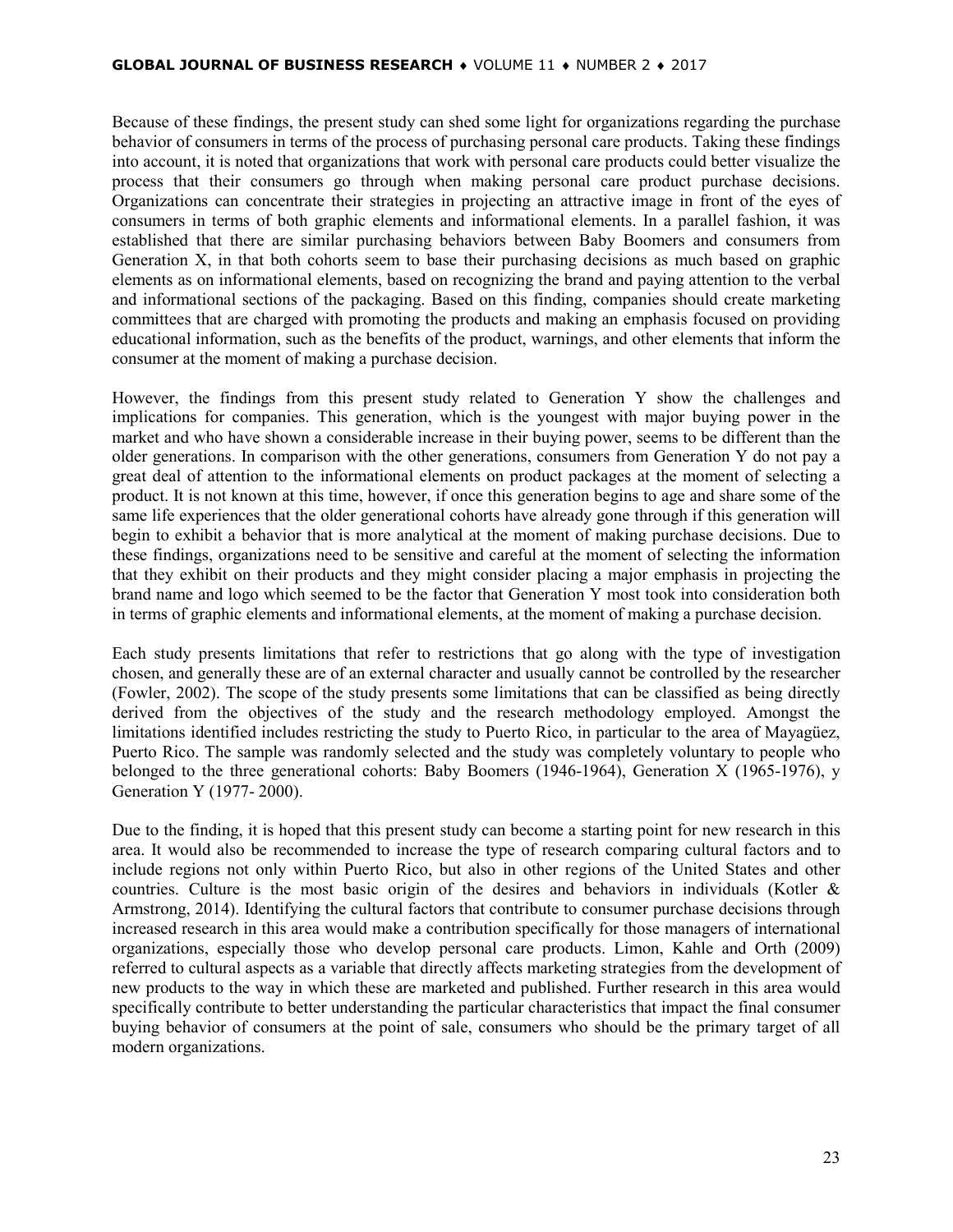#### **REFERENCES**

Aaker, D. A., Kumar, V., & Day, G. (2001). *Marketing research* (7th ed.). New York, NY: John Wiley & Sons.

Batra, R., & Homer, P. M. (2004). The situational impact on brand image beliefs. *Journal of Consumer Psychology, 14*(3), 318-330.

Bland, R., Lagary, C., Giles, R., & Scott V. (2006). Asking the customer: Exploring consumers' views in the generation of so. *Australian Social Work, 59*(1) 35-45.

Bloch, P. H. (1995). Seeking the ideal form: Product design and consumer response. *Journal of Marketing, 59*(3), 16-29.

Bovee, C. L., Thill, J.V., & Mescon, M. H. (2007). *Excellence in business* (3rd ed.). Upper Saddle River, NJ: Prentice Hall.

Bruce, M., & Whitehead, M. (1988). Putting design into the picture: The role of product design in consumer purchase behavior. *Journal of the Market Research, 30*(2), 147-162.

Butkeviciene, V., Stravinskiene, J., & Rutelione, A. (2008). Impact of consumer package communication on consumer decision-making process. *Engineering Economics, 23*(2), 57-65.

Celhay, F., & Trinquecoste, J. F. (2015). Package Graphic Design: Investigating the Variables that Moderate Consumer Response to Atypical Designs. *Journal Of Product Innovation Management*, *32*(6), 1014-1032. doi:10.1111/jpim.12212

Churchill, G. A., & Iacobucci, D. (2010). *Marketing research: Methodological foundations* (10th ed.). Mason, OH: South- Western Cengage- Learning.

Cresswell, J. W. (2008). *Research design: Qualitative, quantitative, and mixed methods approaches* (3rd ed.). Thousand Oaks, CA: Sage Publications.

Cresswell, J. W., & Plano-Clark, V. L. (2011). *Designing and conducting mixed methods research*. Thousand Oaks, CA: Sage Publications.

Csikszentmihalyi, M., & Robinson, R. E. (1990). *The art of seeing*. Malibu, CA: J. Paul Getty Museum.

Fowler, F. J. (2002). *Survey research methods* (3rd ed.). Thousand Oaks, CA: Sage Publications.

Garber, L., Burke, R., & Morgan Jones J. (2000). The role of package color in consumer purchase consideration and choice. *Marketing Science Institute Report, 00*(104), 3-21.

Gonzalez, M. P., Thorhsbury, S., & Twede, D. (2007). Packaging as a tool for product development: Communicating value to consumers. *Journal of Food Distribution Research, 38*(1), 61-66.

Hans, J. K., Frances, P., & Paap, R. (2001). *Quantitative models in marketing research*. Cambridge, UK: Cambridge University Press.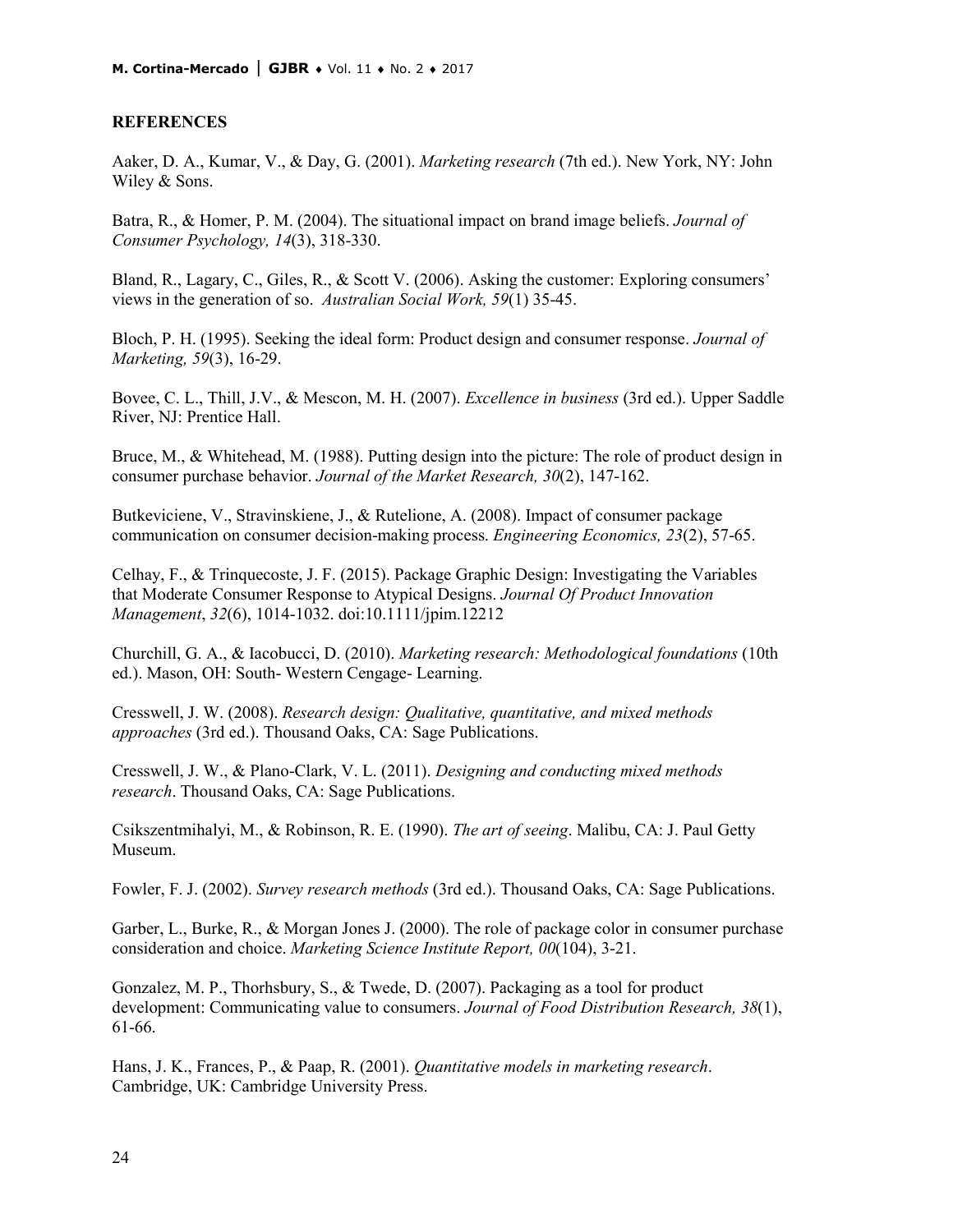#### **GLOBAL JOURNAL OF BUSINESS RESEARCH** ♦ VOLUME 11 ♦ NUMBER 2 ♦ 2017

Himmel, B. (2008). Different strokes for different generations. *Rental Product News, 30*(7), 42-46.

Holmes, R.G., & Paswan, A. (2012). Consumer reaction to new package design. *Journal of Product & Brand Management, 21*(2), 109-116.

Keller, K. L. (2007). *Strategic brand management: Building, measuring and managing brand equity* (3rd ed.). Upper Saddle River, NJ: Prentice Hall.

Keller, A., & Marino, R. (2016). *The physics of brand: Understand the forces behind brands that matter*. Blue Ash, OH: How Books.

Kotler, P. (1999). *How to create, win and dominate markets.* New York, NY: The Free Press.

Kotler, P., & Armstrong, G. (2012). *Principles of marketing* (14th ed.). Upper Saddle River, NJ: Prentice Hall.

Kotler, P., & Armstrong, G. (2014). *Principles of marketing* (15th ed.). Upper Saddle River, NJ: Prentice Hall.

Kotler, P., & Keller K. L. (2006). *Marketing management* (12th ed.). Upper Saddle River, NJ: Prentice Hall.

Krishnakumar, P. (1974). *An exploratory study of the influence of country of origin on the product images of persons from selected countries* (Doctoral dissertation). University of Florida.

Jiang, J. (2010). *Large simple techniques for statistics.* New York, NY: Springer.

Levy, P. (2011). Segmentation by generation: Manketing news' breakdown of the boomer, Xer and millennial markets. *Marketing New, 45*(6) 20-23.

Limon, Y., Khale, L. R., & Ulrich, R. O. (2009). Package design as a communications vehicle in cross- cultural values shopping. *Journal of International Marketing, 17*(1), 30-57.

Meyers, H. M., & Lubliner, M. J. (1998). *The marketer's guide to successful package design.* Chicago, IL: Contemporary Publishing Group.

Mohebbi, B. (2014). The art of packaging: An investigation into the role of color in packaging, marketing, and branding. *International Journal Of Organizational Leadership*, *3*(2), 92-102.

Orth, U. R., & Malkewitz, M. (2008). Holistic package design and consumer brand impressions. *American Marketing Association*, *72*(3), 64-81.

Personal Care Council (2016). 2016 annual meeting. Retrieved from http://www.personalcarecouncil.org/live-meeting/2016-annual-meeting

Rettie, R., & Bruwer, C. (2000). The verbal and visual components of package design. *Journal of Product & Brand Management, 9*(1), 56-71.

Silayoi, P., & Speece, M. (2004). Packing and purchase decisions: An exploratory on the impact of involvement level and time pressure. *British Food Journal, 106*(8), 607-628.